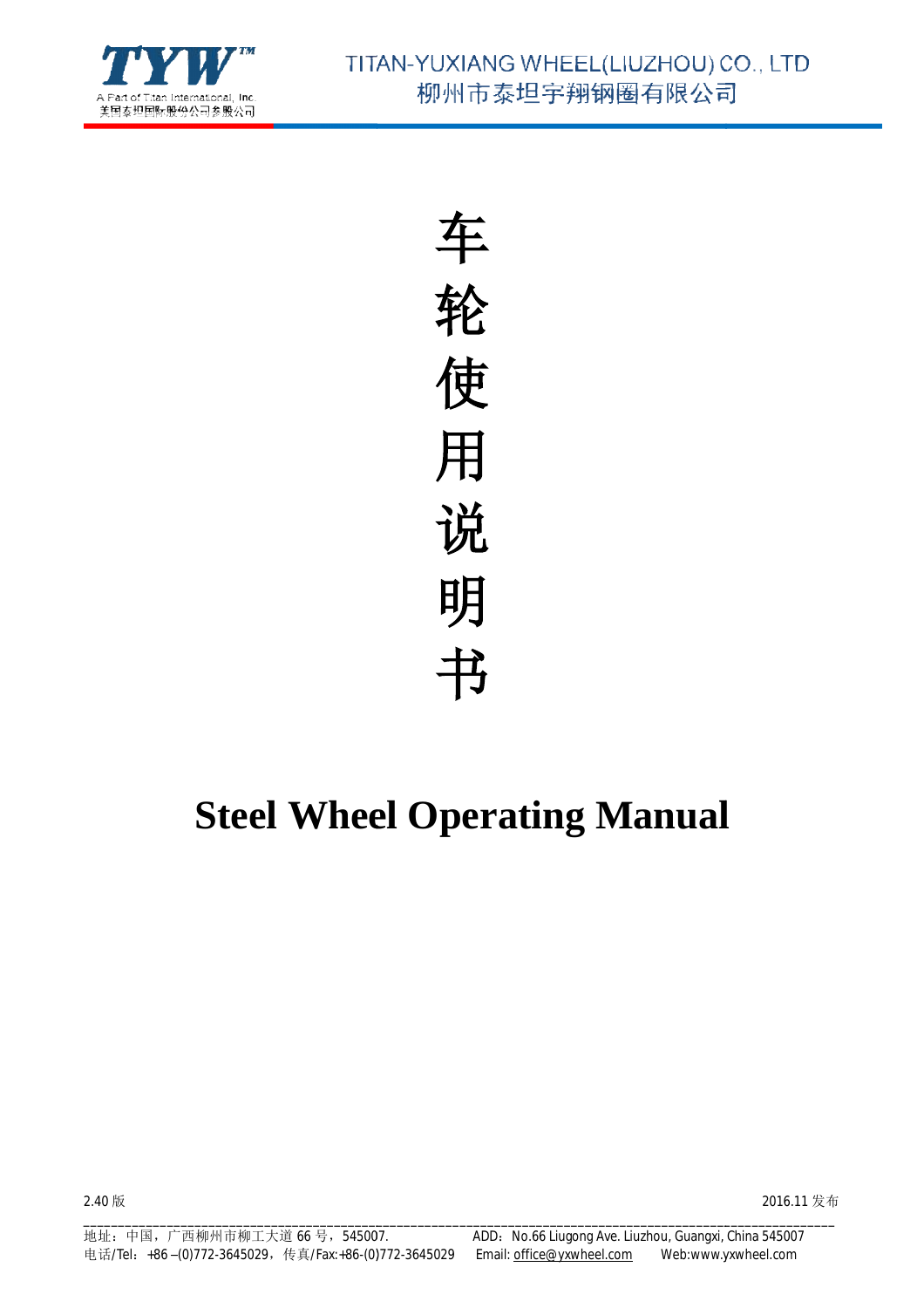

## 目录

| 4. 轮胎和车轮的更换操作 Procedures for mounting and demounting wheel and tire assemblies6 |  |
|---------------------------------------------------------------------------------|--|
| 4.1 单件式无内胎车轮的拆卸 Demounting Tubeless Single Piece Wheel and Tire Assemblies 6    |  |
| 4.2 单件式无内胎车轮的装配 Mounting Tubeless Single Piece Wheel and Tire Assemblies7       |  |
|                                                                                 |  |
|                                                                                 |  |
|                                                                                 |  |
|                                                                                 |  |

 $\sim$  1  $\sim$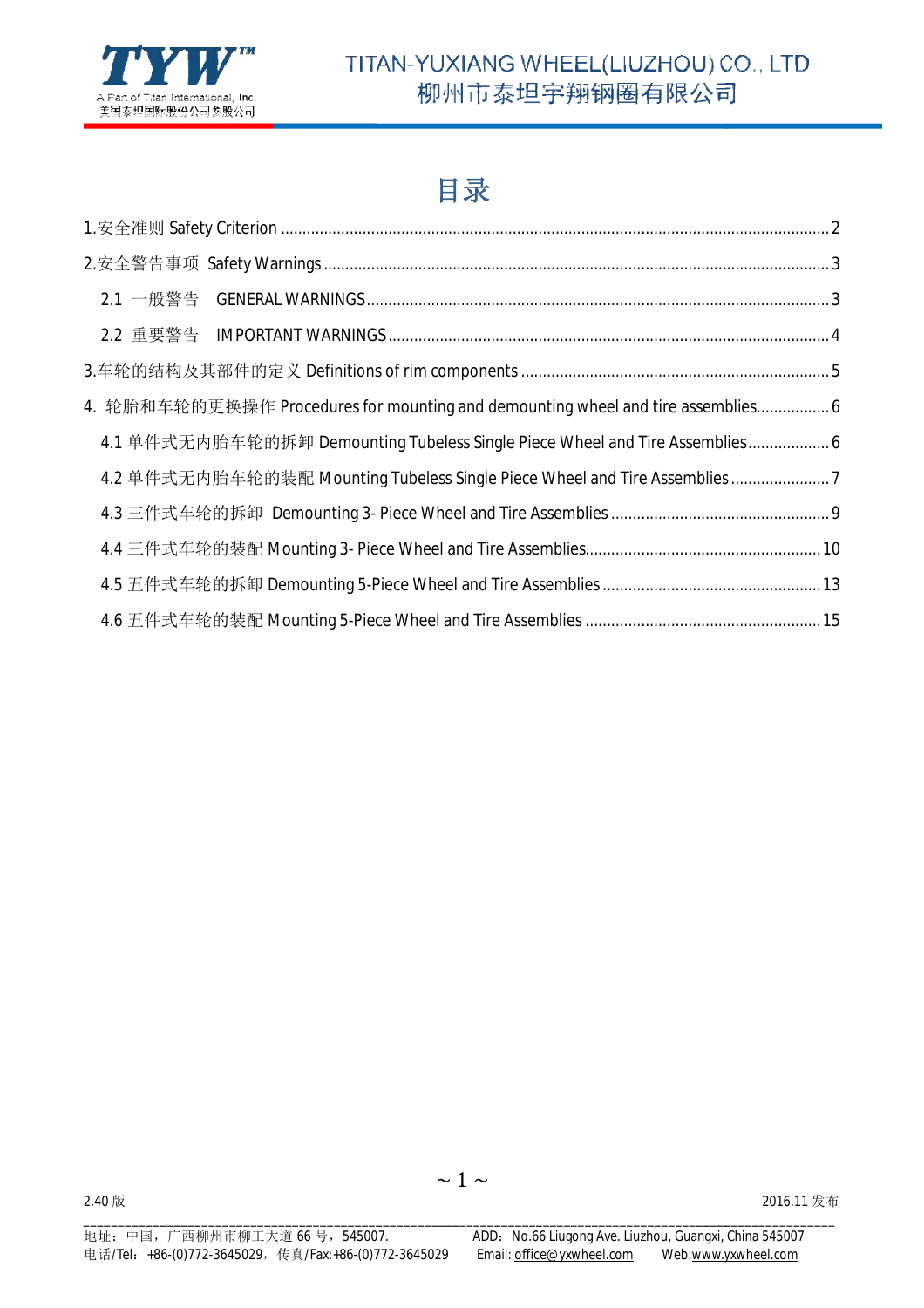

## **1.**安全准则 **Safety Criterion**

### 重要警告!

*IMPORTANT*!

进行任何其它拆卸动作前,请拆下气门芯,以确保气体被排空。 可用一根金属丝穿过气门嘴,确保其气门嘴不被堵塞。 Completely deflate tire by removing valve core from valve before attempting any demounting operation. Check the valve stem by running a piece of wire through the stem to make sure it is not plugged.

#### ■ △ :并遵守安全说明,未能遵守有可能会受到严重伤害。

**READ AND FOLLOW SAFETY INSTRUCTIONS. FAILURE TO DO COULD RESULT IN SERIOUS INJURY. TO INJURY.**





*SAFETY FIRST!* 安全第一!

2.40 版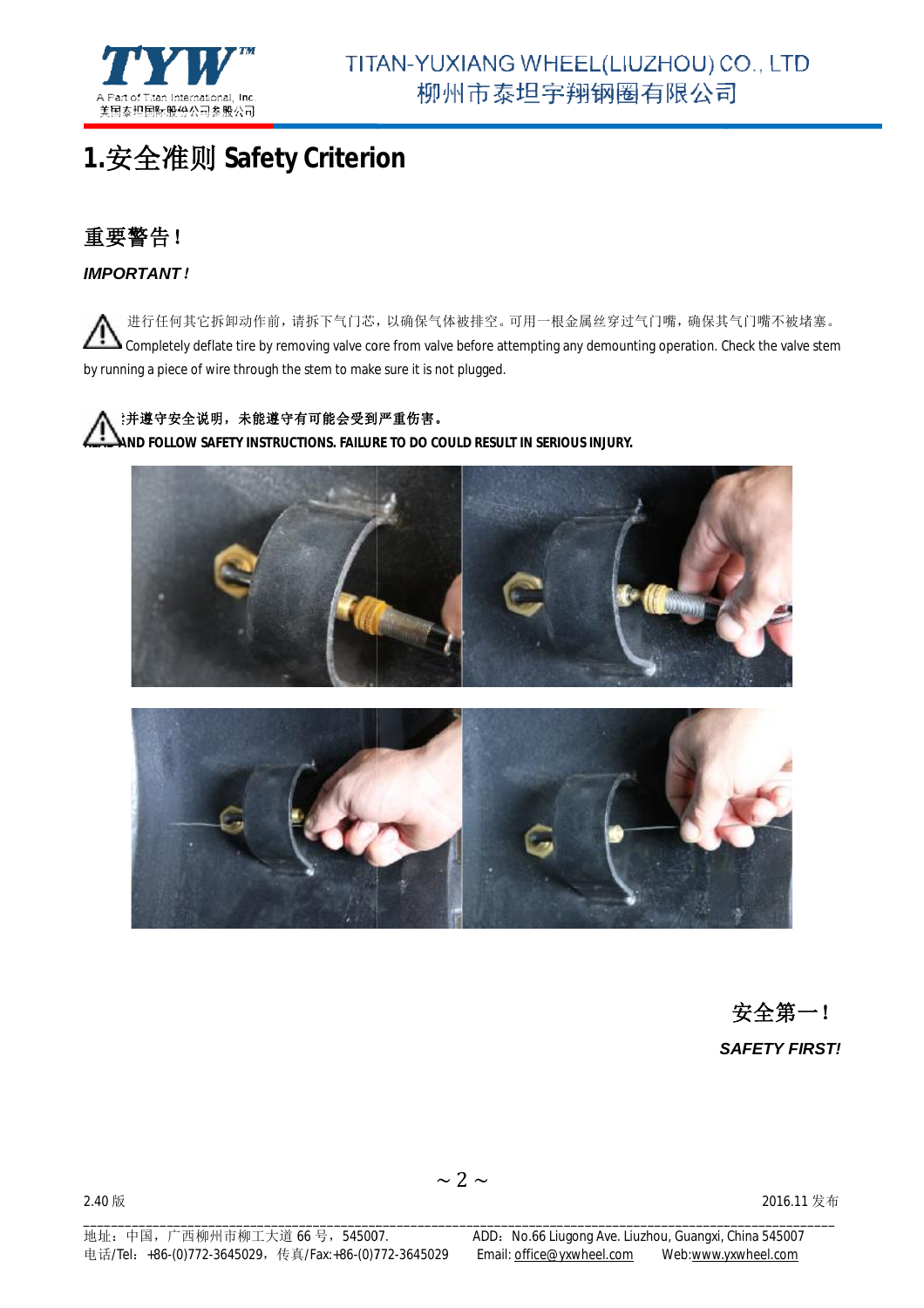

## **2.**安全警告事项 **Safety Warnings**

本标识表示警告。 mbol indicates a warning message. 不遵守警告可能会导致严重的伤害或死亡。 。**famere** to heed warnings could lead to serious injury or death.

#### **2.1** 一般警告 **GENERAL WARNINGS**

2.1.1 轮胎和车轮拆装作业可能会极度危险,只能由培训合格的人员按照本说明、生产厂家的手册、操作说明或政府说明材料 上规定,运用正确工具进行。

The task of servicing tires and wheels can be extremely dangerous and should be performed by trained personnel only, using the correct tools, and following the procedures presented here and in manufacturers' catalogs, instruction manuals, or government instruction material.

2.1.2 配套的轮胎和轮辋,尺寸和轮廓都要符合要求 尺寸和轮廓都要符合要求。

Always use approved tire and rim combinations for sizes and contours.

2.1.3 轮胎和车轮拆卸过程中,请穿戴劳保用具。

Always wear personal protection equipment when servicing tire and wheels.

2.1.4 轮胎充气压力不得超过轮胎生产商建议的最大值 轮胎充气压力不得超过轮胎生产商建议的最大值。

Never exceed manufacturer's recommended tire inflation pressure.

2.1.5 使用合适的吊装技术和机械化吊装设备来移动沉重部件和总成 使用合适的吊装技术和机械化吊装设备来移动沉重部件和总成。

Always use proper lifting techniques and mechanized lifting aids to move heavy components and assemblies.

2.1.6 请勿给未能确定、排除故障的轮胎再次充气 排除故障的轮胎再次充气。

Never reinflate a tirewithout determining and correcting its problem. and correcting itsproblem.

2.1.7 破损、磨损、腐蚀凹坑或损伤的零部件应当进行毁损处理 腐蚀凹坑或损伤的零部件应当进行毁损处理、丢弃,并用完好产品替代。

Parts that are cracked, worn, pitted with corrosion or damaged must be destroyed, discarded and replaced with good parts.

2.1.8不建议组合使用不同制造商生产的部件。如必须把其它公司生产的部件装到宇翔的车轮上,请在组装前与宇翔确认。

We never recommend toassembly rim by mixing rim components which manufactured by different companies.Always verify the compatibility of componentsbefore assemblingTYW's rim components to other company's parts.

2.1.9 宇翔的产品符合关于环境保护方面的设计要求,产品的存放、使用和废弃请遵照当地法律要求进行。

TYW's products comply with the design requirement respected to the environment protection requirements. Always deposit, 'use and discards parts in accordance with local legal requirements. legal requirements.

更多关于安全规程的文件请参考欧洲车轮制造商协会 欧洲车轮制造商协会 EUWA 的手册:《车轮的安全和服务建议》

rurther references explaining safety procedures can be found in literature published by EUWA-Association of European Wheel Manufacturers:**Safety and service recommendations for wheels for wheels**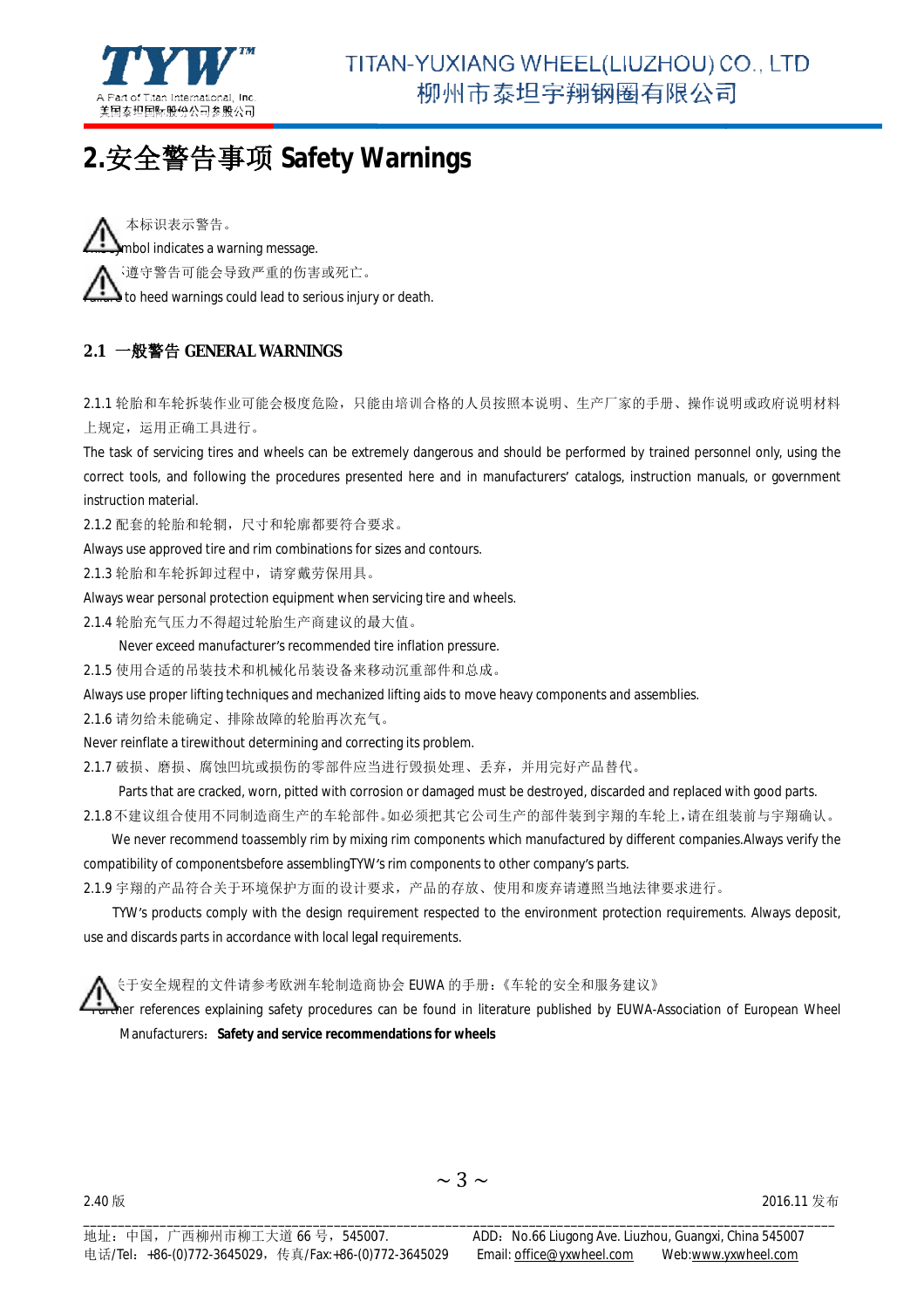

#### **2.2** 重要警告 **IMPORTANTWARNINGS**

2.2.1 请尽可能在图 1 所示"安全笼"等类似安全装置中进行充气。

Use a "Safety Cage" show as figure 1 or other safety device to inflatetires-rims assembly.



图 1 安全笼

Figure1 Safety Cage

2.2.2 请操作人员始终在图 2 所示"危险轨迹"范围外进行操作。请不要让第三者靠近危险轨迹。

Stay out of the range of the "trajectory" as indicated by area in thefigure 2 below. During deflation work, DO NOT allows other workers or third parties to approach the area of the trajectory.





图 2 危险轨迹

Figure 2 Trajectory (danger zone)

△△ 在某些情况下,危险轨迹可能会与预期飞出的路径不一样。

**Acto:** Under some circumstances, the trajectory may deviate from its expected path.

注意:图 2 所示的操作是错误的!

2.40 版

Note: Operating as figure 2 is incorrect!

2.2.3 充气过程中,当气体压力达到 20KPa(3psi)时,请暂停充气,确认车轮各部件已到达规定的位置后再把气压增大到标准气 压。如果部件未到达正确的位置,请立即停止操作 操作,排出空气,并查找原因。

Inflate to approximately 20KPa (3 psi) and again check for proper engagement of all components. If assembly is correct, Inflate to approximately 20KPa (3 psi) and again check for proper engagement of all compone<br>continue to inflate to recommended pressure. If assembly is incorrect, STOP and DEFLATE, find the cause.

2.2.4 禁止使用自然状态下开口大于 10mm 的锁圈。

Discard any lock rings with more than 10mm opening ends without any force.

2.2.5 在装有轮胎的状态下,严禁进行焊接、打磨等产生加热或火焰的操作 打磨等产生加热或火焰的操作。

DO NOT make modifications involving welding, heating, soldering, etc. Such modifications could lead to the deformation as well as the deterioration of the strength and structural integrity of the rimcomponents.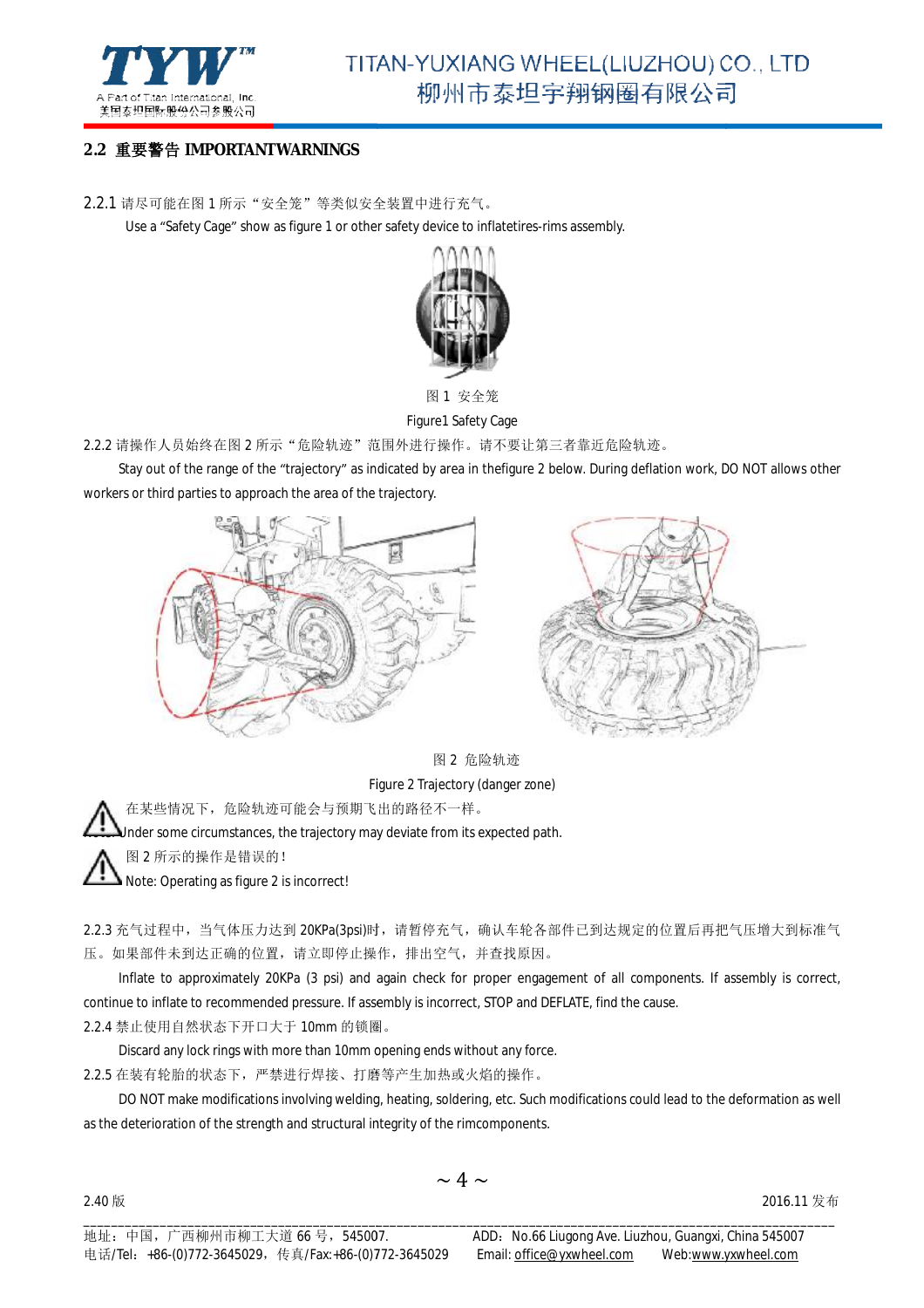

## **3.**车轮的结构及其部件的定义 及其部件的定义 **Definitions of rim components of rim**



图 3 单件式轮辋 Figure 3 Single piece Rims



Figure 4 Names of 3-piece Rim Components 图 4 三件式车轮部件的名称



Figure 5Names of 5-piece Rim Components 图 5 五件式车轮部件的名称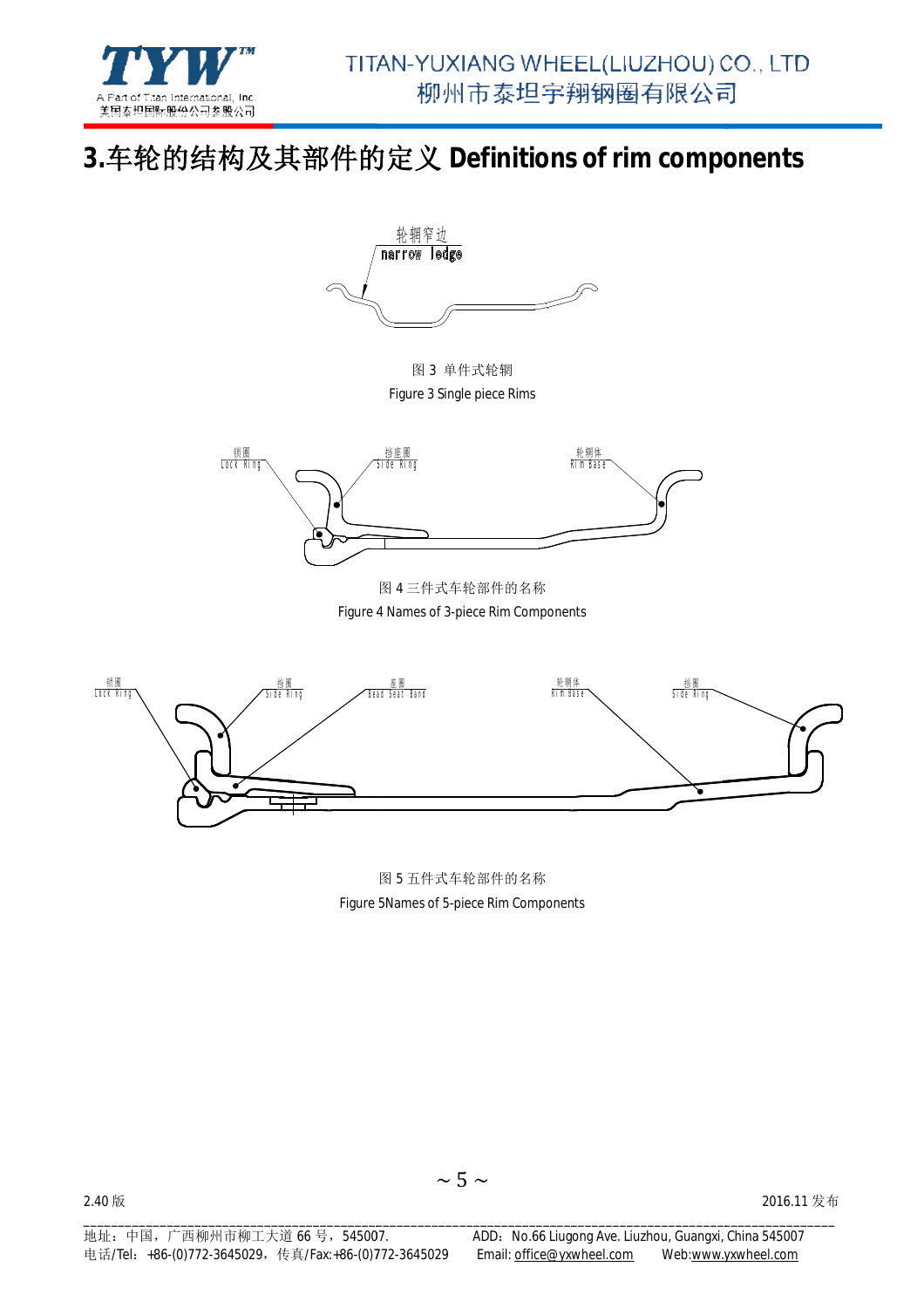

#### **4.** 轮胎和车轮的更换 操 作 **Procedures for mounting and and**

## **demounting wheel and tire tire assemblies**

本节只介绍正确的操作顺序和应达到的效果,描述里涉及到的工具只作为参考。例如使用专门的装胎设备,动作和工件 的朝向会有很大的不同,但操作顺序是一样的。 。

Only present correct procedures and expected effects. The required tools are for reference. For example, if special tire Only present correct procedures and expected effects. The required tools are for reference. For exa<br>mounting equipment is applied, the action and place of the parts are different, but the procedures are the same.

#### **4.1** 单件式无内胎车轮的拆卸 **Demounting Tubeless Single Piece Wheel and Tire Assemblies**

▶▶ E进行任何其它拆卸动作前,请拆下气门芯(如果是双胎车轮,两个轮胎都要泄气),以确保气体被排空。

Completely deflate tire by removing valve core from valve (both tires of a dual assembly) before attempting any demounting operation.

4.1.2 将总成放置于地面。

Lay the assembly on the floor.

4.1.3 在胎圈座和轮缘中间插入撬胎棒,当心不要伤到胎圈座区域。当胎圈座完全脱离轮辋,把轮胎和轮辋翻转,重复 脱圈步骤。

Drive a bead unseating tool between the tire bead and rim flange, being careful not to damage the tire bead area. After the bead has been completely released around the tire, turn the tire and rim over and repeat the bead unseating procedure.



4.1.4 轮辋窄边朝上,用植物基润滑油完全润滑轮缘和胎圈座 用植物基润滑油完全润滑轮缘和胎圈座。

With the narrow ledge on top, thoroughly lubricate the rim flange and tire bead area with a vegetable-based lubricant.



2.40 版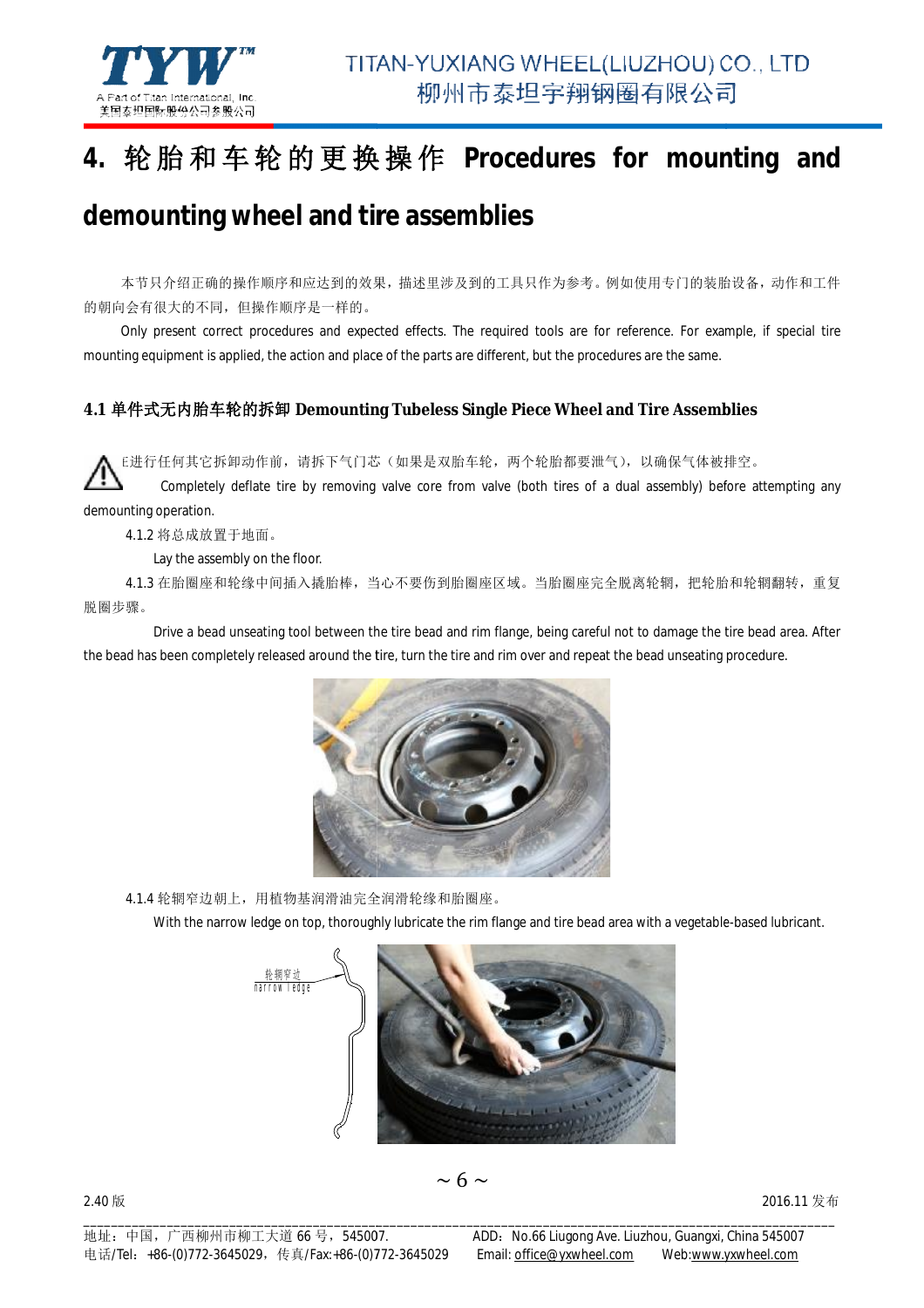

4.1.5 用两根撬胎棒将胎圈座撬弯。操作小幅度进行,避免伤及胎圈座。继续进行到整圈胎圈座完全脱离轮缘。 Pry the bead over the rim flange using two tire irons. Take small bites to avoid damaging the bead. Continue until the top bead is completely over the rim flange.



4.1.6 要完全把轮胎从轮辋上拆除,先把总成翻转,轮辋窄边朝下,充分润滑另一面胎圈座和轮缘。确保胎圈座仍在轮 辋槽内。把撬胎棒插入对面胎圈座。慢慢地,一点点地交替使用两条撬棒把轮辋与轮胎分离 一点点地交替使用两条撬棒把轮辋与轮胎分离。

To completely remove the tire from the rim, turn assembly over so the narrow ledge is down and lubricate the second tire bead and rim flange. Be sure the bead still on the rim is in the rim well and insert the tire irons under the opposite side of the bead. Work the rim slowly outof the tire by taking small bites alternately using both tire irons.



#### **4.2** 单件式无内胎车轮的装配 **Mounting Tubeless Single Piece Wheel and Tire Assemblies Single**

4.2.1 把轮辋放在地上,轮辋窄边朝上。用植物基润滑油完全润滑胎圈座和轮缘部分。Lay the rim on the floor with the narrow ledge on the top. Thoroughly lubricate the tire bead area and rim flange with a vegetable-based lubricant.

\_\_\_\_\_\_\_\_\_\_\_\_\_\_\_\_\_\_\_\_\_\_\_\_\_\_\_\_\_\_\_\_\_\_\_\_\_\_\_\_\_\_\_\_\_\_\_\_\_\_\_\_\_\_\_\_\_\_\_\_\_\_\_\_\_\_\_\_\_\_\_\_\_\_\_\_\_\_\_\_\_\_\_\_\_\_\_\_\_\_\_\_\_\_\_\_\_\_\_\_\_\_\_\_\_\_\_\_

 $\sim$  7  $\sim$ 



2.40 版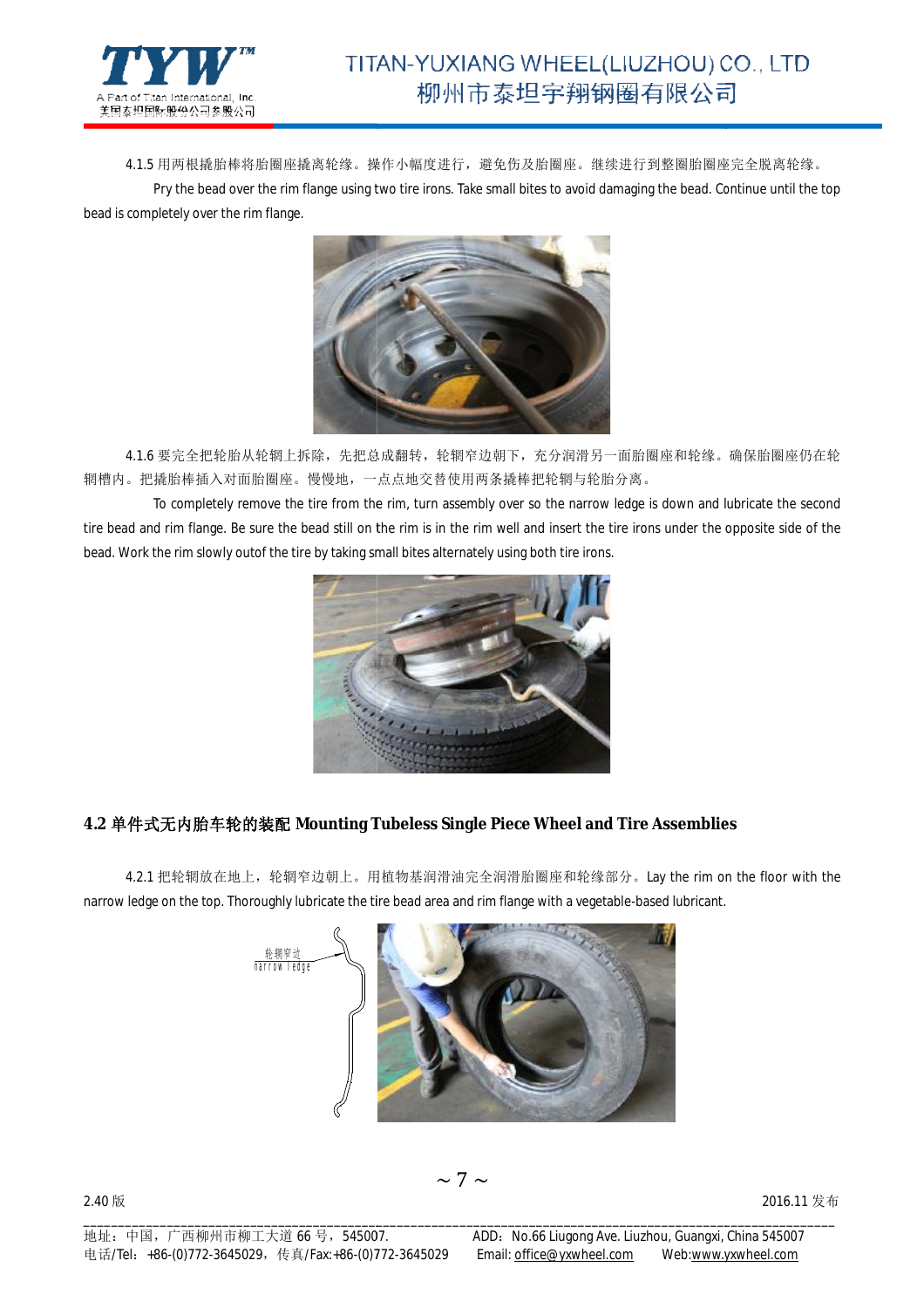

4.2.2 推底部胎圈座使其尽可能多地越过轮缘 推底部胎圈座使其尽可能多地越过轮缘并使之进入轮辋槽。用撬胎棒让第一面胎圈座完全越过轮缘 用撬胎棒让第一面胎圈座完全越过轮缘。操作小幅度 进行,避免伤及胎圈座。

Push the bottom bead over the rim flange as far as possible and down into the rim well. Use tire irons to work the first tire bead completely over the rim flange, taking small bites and being careful not to damage the bead.



4.2.3 用撬胎棒让顶部胎圈座越过轮缘。可使用老虎钳阻止轮胎滑动。

Use tire irons to lever the top bead over the rim flange. Locking pliers may be used to resist tire slipping back off rim.



4.2.4 完全润滑两侧的胎缘和胎圈座。

Thoroughly lubricate the tire bead area and rim bead- seats on both sides of the tire.



4.2.5 将轮胎放置在安全护笼里。给轮胎充气使胎圈座就位 给轮胎充气使胎圈座就位。检查轮胎轮辋的同心度。成功的安装取决于轮胎形状被保 4.2.5 将轮胎放置在安全护笼里。给轮胎充气使胎圈座就位。检查轮胎轮辋的同心度。成功的安装取决于轮胎形状被保<br>持得多好。如果胎圈座位于或靠近其正确位置,通过给轮胎充气就能定位。如果两侧胎圈座被挤压到一起,就要使用增压泵 环确保胎圈座和轮辋的气密性。

Place the tire in a safety cage. Inflate the tire to seat the beads. Check for correct concentric centering of tire on rim. Place the tire in a safety cage. Inflate the tire to seat the beads. Check for correct concentric centering of tire on rim.<br>Successful mounting depends on how well the shape of the tire has been maintained. If the beads ar position, they can be seated by inflating the tire. Where the beads have been squeezed together, the use of an inflator ring will be<br>required to provide a seal between the tire bead and rim. required to provide a seal between the tire bead and rim.

\_\_\_\_\_\_\_\_\_\_\_\_\_\_\_\_\_\_\_\_\_\_\_\_\_\_\_\_\_\_\_\_\_\_\_\_\_\_\_\_\_\_\_\_\_\_\_\_\_\_\_\_\_\_\_\_\_\_\_\_\_\_\_\_\_\_\_\_\_\_\_\_\_\_\_\_\_\_\_\_\_\_\_\_\_\_\_\_\_\_\_\_\_\_\_\_\_\_\_\_\_\_\_\_\_\_\_\_

2.40 版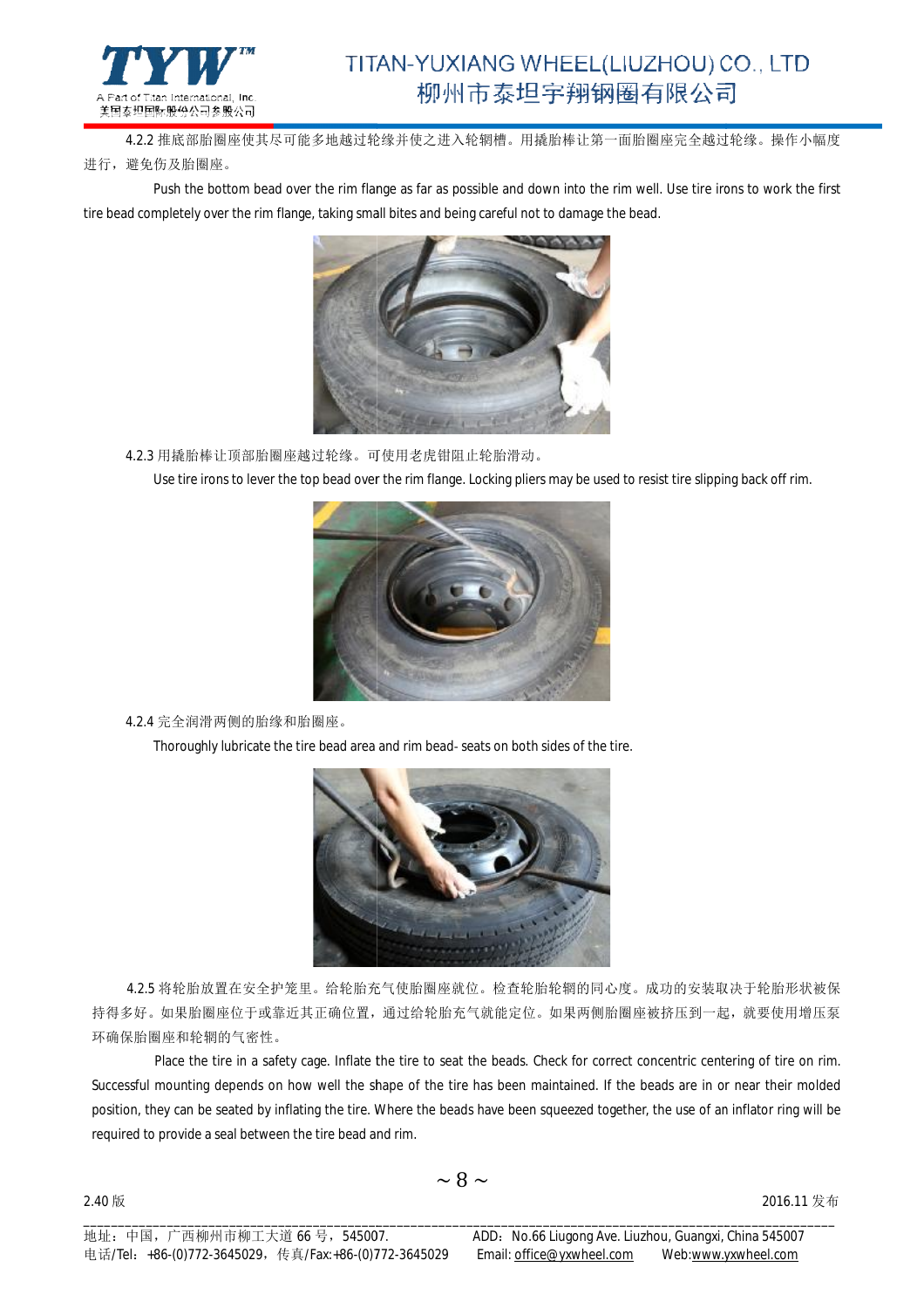

▲ .胎就位不正确, 就停下-放气-总成纠正-重复步骤。

If assembly is incorrect – STOP – DEFLATE – COR RECT THE ASSEMBLY – repeat procedure.

#### **4.3** 三件式车轮的拆卸 **Demounting 3- Piece Wheel and Tire Assemblies Piece Wheel Tire**



4.1.1 在进行任何其它拆卸动作前,请拆下气门芯(如果是双胎车轮,两个轮胎都要泄气),以确保气体被排空。

Completely deflate tire by removing valve core from valve (both tires of a dual assembly) before attempting any demounting operation.

4.3.3 将两根撬胎棒卡入轮胎和挡座圈之间 圈之间,两根撬胎棒的距离约 120mm。

Drive the end of two tire iron tools between the tire and side flange about 120 mm apart.



4.3.4 将两根金属棒向下向两侧撬。保持其中一条不动, 把另外一条再往旁侧撬 120mm。连续重复上述步骤直至整个胎 圈座完全脱离。

Pry both tools down and out. Leave one tool in position and place the second about 120mm beyond. Repeat in successive steps until the tire bead is completely unseated.

4.3.5 将挡座圈位置压低。从锁圈缺口处开始将锁圈撬起 从锁圈缺口处开始将锁圈撬起,进而拆卸。

Depress the side flange down along the rim base. Pry the lock ring loose, starting at the split then remove the lock ring.

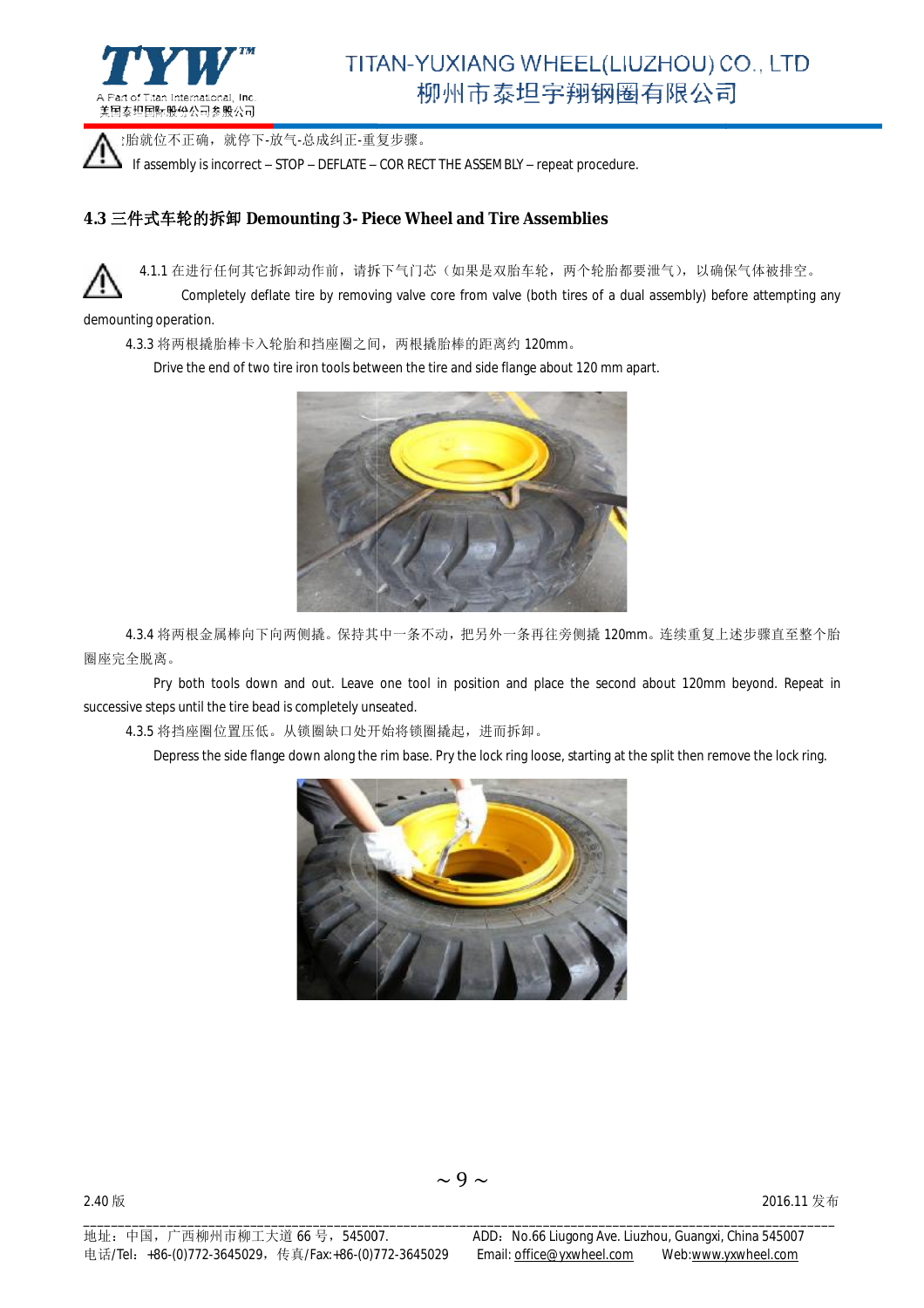

4.3.6 用撬胎棒压住挡座圈, 从密封圈槽取出密封圈。

Hold the side flange down with tire iron to remove the "O" ring from ring groove.



4.3.7 拆卸挡座圈。

Remove the side flange.



4.3.8 翻转轮胎和轮辋。按照步骤 4.3.3, 将撬胎棒插入轮胎和固定轮缘中间, 拆下另一面胎圈座。重复步骤 4.3.3、4.3.4, 直至胎圈座完全脱离。从轮胎中取出轮辋体。

Turn tire and rim over and unseat second bead by inserting both tire iron tools between tire and fixed rim flange as in step 4.3.3. Repeat steps 4.3.3 and 4.3.4 until the tire bead is completely broken loose from the rim on the fixed flange side. Lift rim base out of tire.

#### **4.4** 三件式车轮的装配 **Mounting 3- Piece Wheel and Tire Assemblies and**

4.4.1 清除多件式轮辋部件衔接处的灰尘、锈蚀,尤其是安装锁圈和密封圈的上端。未充分清理会加大轮胎、轮辋检查、 维修和重新正确安装的难度。

Clean all dirt and rust from interlocking faces of multi-piece rim components particularly the guttersections which hold the lock ring and "O" ring in place. Failure to adequately clean all components will inhibit efforts to inspect, maintain, and reassemble the tire and wheel correctly.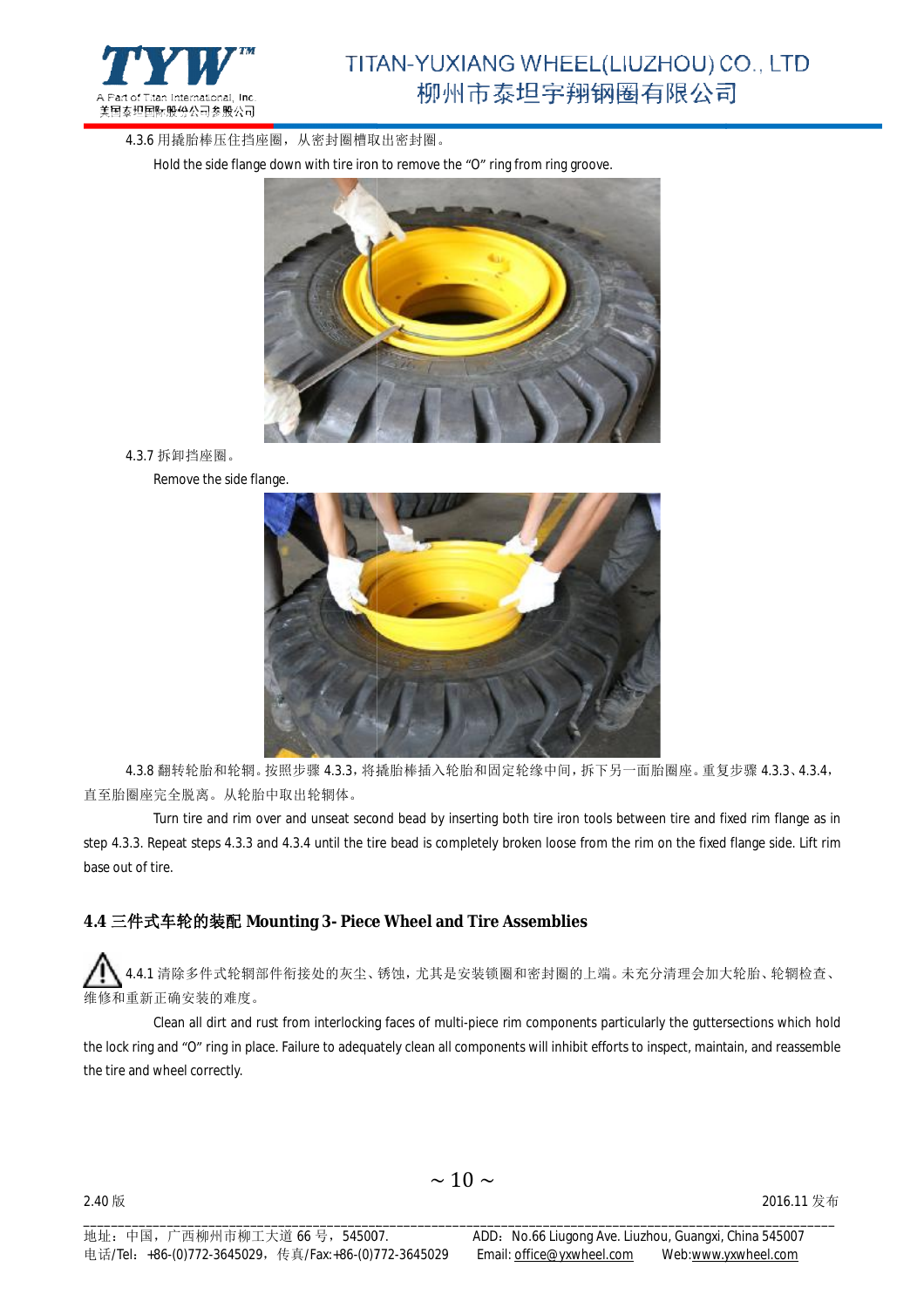



4.4.2 检查轮辋体和车轮部件,看是否有裂纹 看是否有裂纹、磨损、锈蚀和损伤。

Inspect rim base and wheel components for cracks, wear, corrosion and damage.

4.4.3 若怀疑部件有问题,应用完好的部件替换 应用完好的部件替换。

In situations where part condition is suspect or in doubt destroy the part, discard and replace withgood part.

4.4.4 检查轮胎是否有磨损、断裂、撕裂、 、穿刺或其它损伤。

Inspect the tire for wear, cracks, tears, punctures and other damage.<br>往轮辋上安装气门嘴。Install valve spud on rim.

4.4.5 往轮辋上安装气门嘴。Install valve spud on rim.

遵照气门嘴生产商的建议和安装说明 遵照气门嘴生产商的建议和安装说明。

Follow valve spud manufacturer's recommendations- and installation instructions.

4.4.6 将轮辋放置在地面上,固定轮缘一侧朝下。用植物基润滑油将两侧胎圈座润滑,将轮胎放置在轮辋体上。

Place rim base on the floor with fixed flange side down. Lubricate both bead seats of the tire with vegetable base lubricant. Place tire over rim base.



4.4.7 将挡座圈放置在轮辋体上方,用手尽量向下压挡座圈 用手尽量向下压挡座圈。确保挡座圈不被轮辋卡住。

Place side flange over rim base and push straight down with hands as far as possible. Make sure side flange does not bind on rim base.

2016.11 发布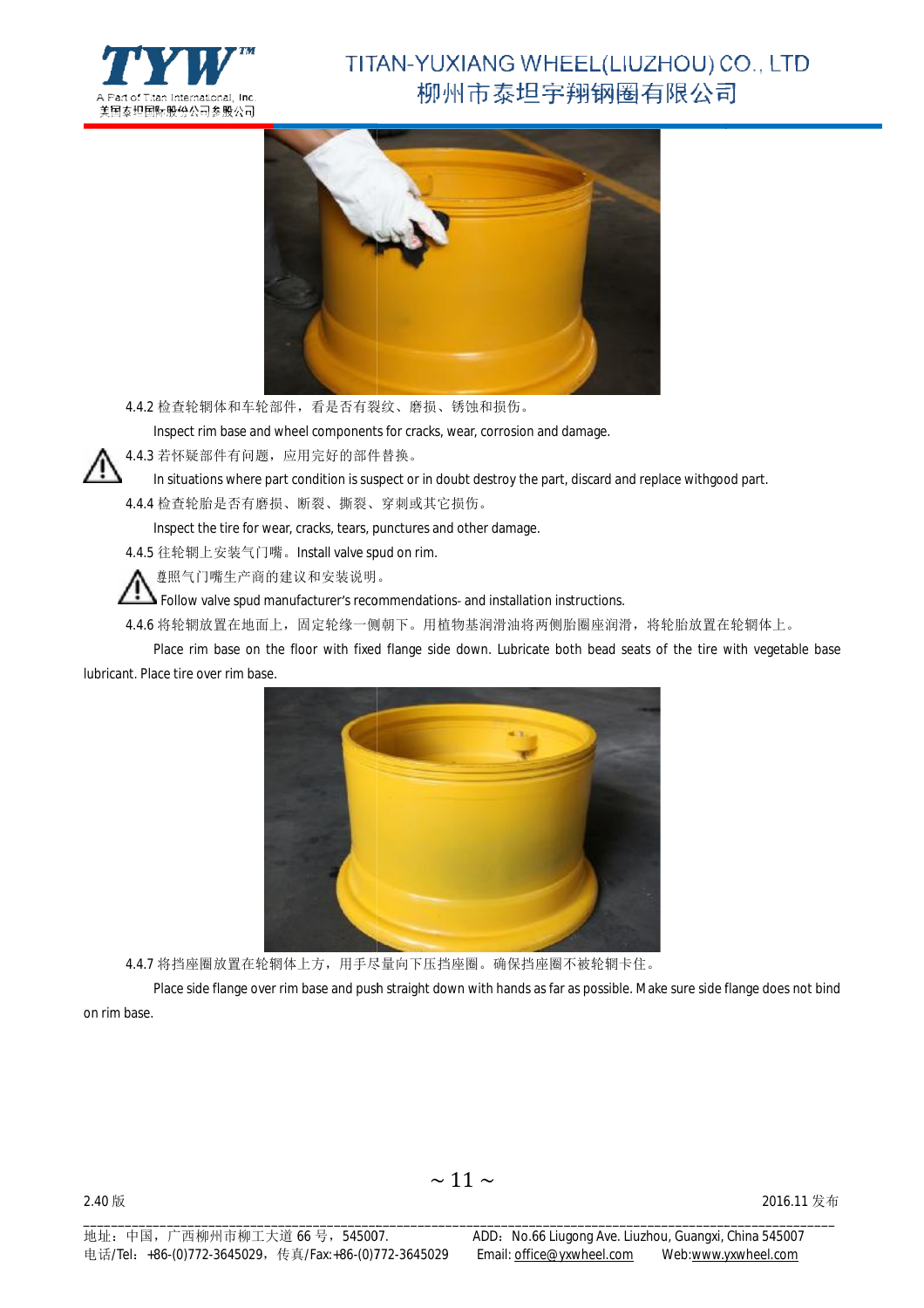



4.4.8 润滑全新的橡胶密封圈。先将密封圈干在密封圈槽的一侧里,再拉长将其套入槽内,而不要顺着密封圈槽滚动进 去。然后润滑整个密封圈区域(注意,可能需要用撬棒向下压挡座圈 可能需要用撬棒向下压挡座圈,以便露出密封圈槽)。

Lubricate a new rubber "O" ring. Place "O" ring in groove on one side and stretch "O" ring snapping it into place rather than rolling it into place. Then lubricate the entire "O" ring area. (NOTE: It may be necessary to hold the side flange down with the tire iron tool in order to expose the "O" ring groove.)



4.4.9 压住挡座圈使其位置低于锁圈槽,将锁圈卡入锁圈槽 将锁圈卡入锁圈槽(最上方的槽)。

Hold the side flange down to position it below both grooves in the rim base and snap lock ring into lock ring (upper)

groove.



4.4.10 检查所有的部件确保都安装正确。 。

2.40 版

\_\_\_\_\_\_\_\_\_\_\_\_\_\_\_\_\_\_\_\_\_\_\_\_\_\_\_\_\_\_\_\_\_\_\_\_\_\_\_\_\_\_\_\_\_\_\_\_\_\_\_\_\_\_\_\_\_\_\_\_\_\_\_\_\_\_\_\_\_\_\_\_\_\_\_\_\_\_\_\_\_\_\_\_\_\_\_\_\_\_\_\_\_\_\_\_\_\_\_\_\_\_\_\_\_\_\_\_

2016.11 发布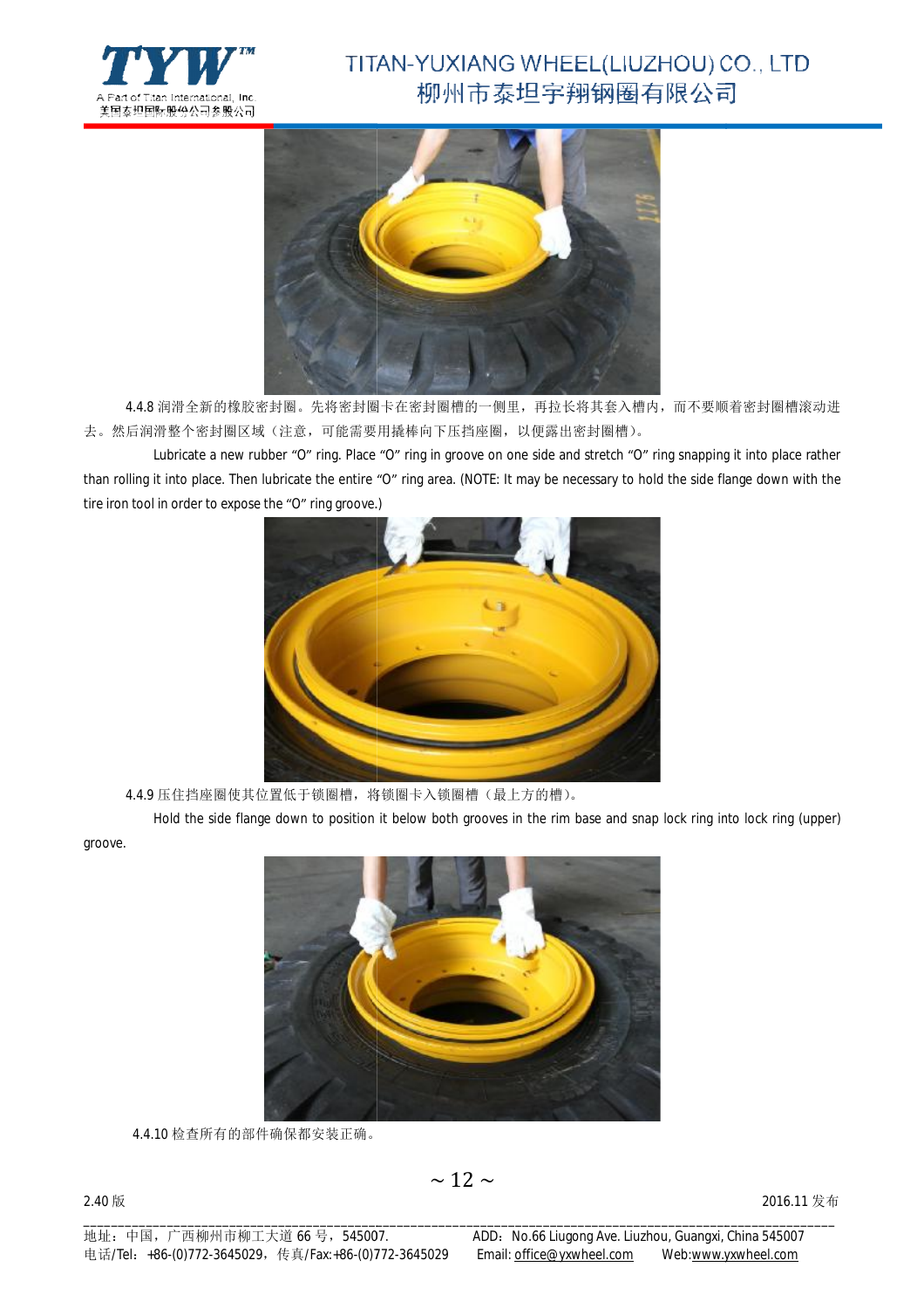

Check components to make sure that parts are correctly assembled.

注意:锁圈应当完全嵌入槽内。

NOTE: Lock ring should be fully seated in groove.

4.4.11 将轮辋和轮胎放置在安全笼里充气,按之前介绍过的(图 2),操作人员站在危险轨迹外。当充气压力达到 20KPa(3psi)时,再次确认所有部件安装是否正确。若安装正确,继续按照要求的气压给轮胎充气。

Place rim and tire in a safety cage during tire inflation. Stand out of the trajectoryduring inflation as illustrated (figure 2).Inflate to approximately 3 psi and again check for proper engagement of all components. If assembly is correct, continue to inflate to recommended pressure.

如果轮胎就位不正确,就停下-放气-总成纠正 -重复步骤。

If assembly is incorrect – STOP – DEFLATE – COR RECT THE ASSEMBLY – repeat procedure.

#### **4.5** 五件式车轮的拆卸 **Demounting 5-Piece Wheel and Tire Assemblies Piece**

4.1.1 在进行任何其它拆卸动作前,请拆下气门芯(如果是双胎车轮,两个轮胎都要泄气),以确保气体被排空。

Completely deflate tire by removing valve core from valve (both tires of a dual assembly) before attempting any demounting operation.

4.5.2 完全放气后(若有限位键先拆下),将总成放置于地面 将总成放置于地面。(有锁圈的一侧朝上)。

After complete deflation (Remove driving key if present), place the assembly on the floor (with the lock ring side up).

4.5.3 用 2 根撬胎棒拆下锁圈。(注意: 若未能拆卸, 可按照步骤 4.5.5, 先把胎圈座分离)

Remove the lock ring, using two tire irons. (NOTE: If this is not possible, the tire bead may be unseated as shown in step4.5.5).



4.5.4 向下撬座圈, 将密封圈从槽内拉出。

Remove the "O" ring by prying the bead seat band back and inserting ascrewdriver under the "O" ring and pulling it from the groove.



\_\_\_\_\_\_\_\_\_\_\_\_\_\_\_\_\_\_\_\_\_\_\_\_\_\_\_\_\_\_\_\_\_\_\_\_\_\_\_\_\_\_\_\_\_\_\_\_\_\_\_\_\_\_\_\_\_\_\_\_\_\_\_\_\_\_\_\_\_\_\_\_\_\_\_\_\_\_\_\_\_\_\_\_\_\_\_\_\_\_\_\_\_\_\_\_\_\_\_\_\_\_\_\_\_\_\_\_

 $\sim$  13  $\sim$ 

2.40 版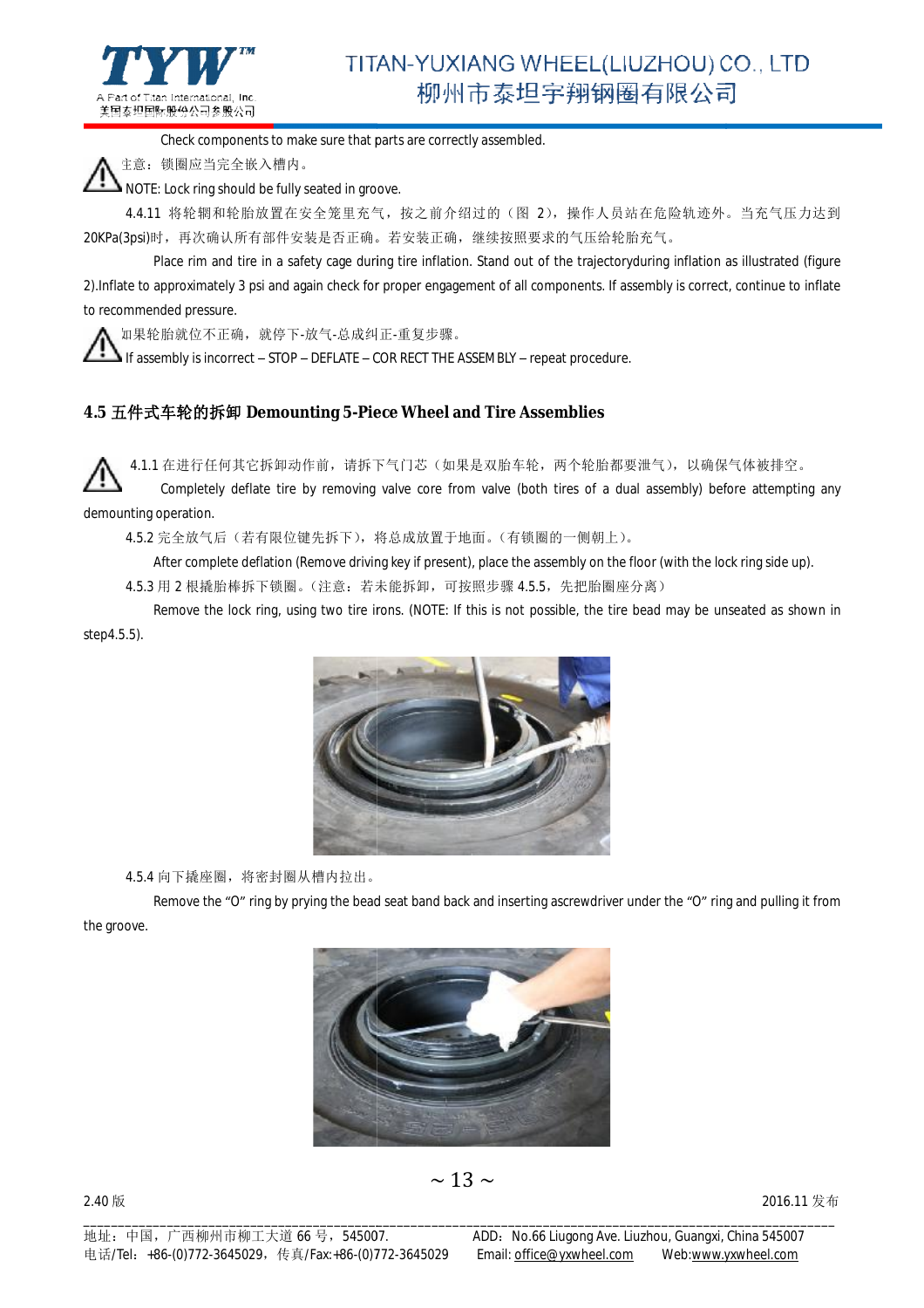

4.5.5 将两根撬胎棒卡入撬口(有些轮辋上提供的是一个连续的台阶)。 把撬胎棒往下撬。沿着轮辋移动工具约 120mm, 重复步骤直至胎圈座完全脱离。

Drive the end of two tire iron tools into the pry bar pockets(A continuous lip is provided on some rims). Pry both tools down. Release the tools and move about 120mm around the rim,continue the procedure until the tire bead is unseated.



4.5.6 用吊具或撬棒拆卸座圈。

Remove bead seat band using hoist or pry bars.



4.5.7 拆卸挡圈。

Remove the side flange.



4.5.8 翻转总成,在背面重复胎圈座拆卸工作 在背面重复胎圈座拆卸工作(步骤 4.5.5)。

Turn assembly over and repeat tire bead unseating procedure on the back side(Steps 4.5.5).

4.5.9 使用吊具把轮辋从轮胎中移走。

2.40 版

Lift rim base from tire using hoist.

\_\_\_\_\_\_\_\_\_\_\_\_\_\_\_\_\_\_\_\_\_\_\_\_\_\_\_\_\_\_\_\_\_\_\_\_\_\_\_\_\_\_\_\_\_\_\_\_\_\_\_\_\_\_\_\_\_\_\_\_\_\_\_\_\_\_\_\_\_\_\_\_\_\_\_\_\_\_\_\_\_\_\_\_\_\_\_\_\_\_\_\_\_\_\_\_\_\_\_\_\_\_\_\_\_\_\_\_

2016.11 发布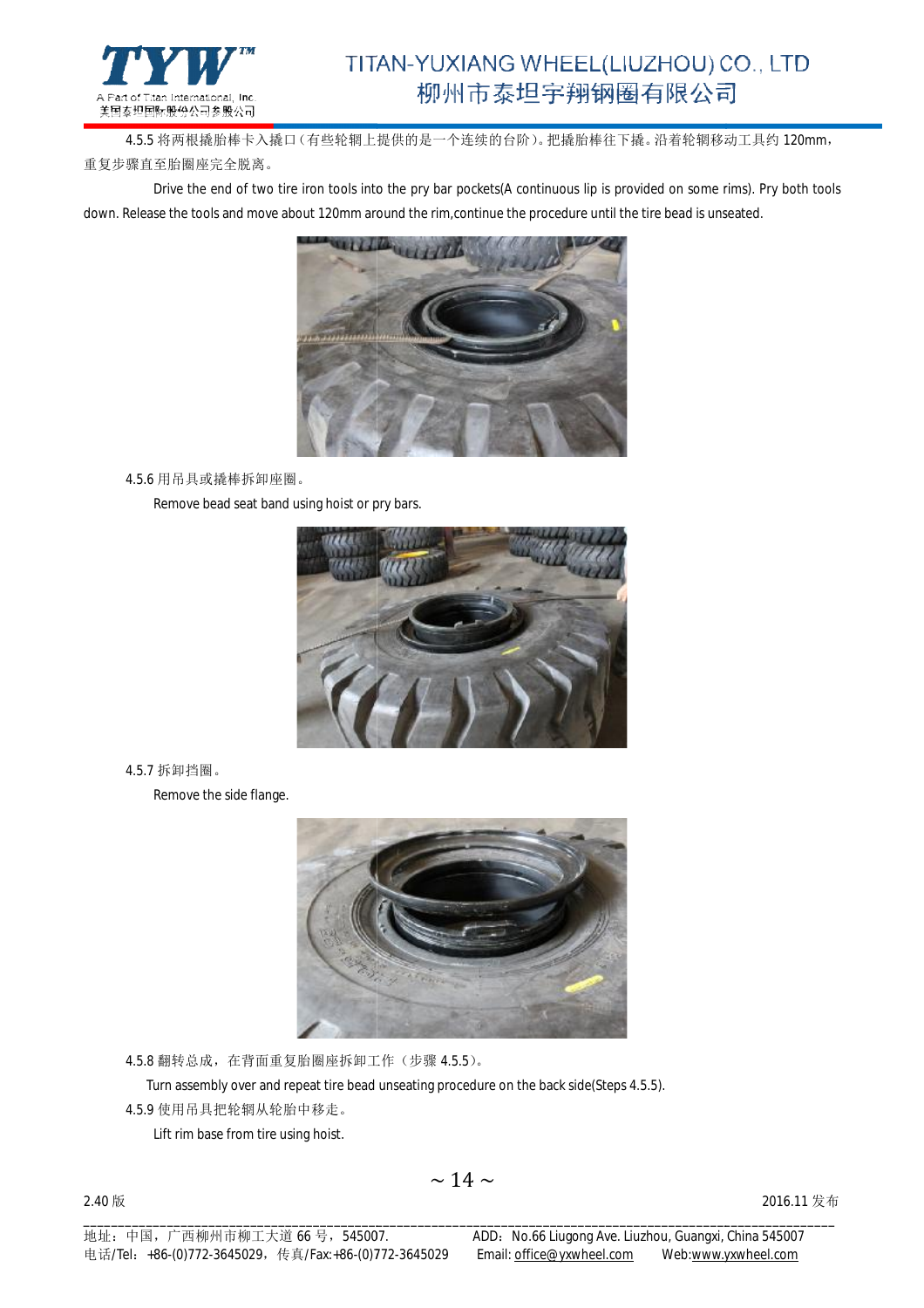

4.5.10 拆卸挡圈。

#### Remove the side flange.

注意:在某些情况下,进行步骤 4.5.5 时,使用液压安装工具可能更好。然而必须要小心,避免挡圈折弯、焊缝损伤等 问题。

NOTE: In some cases it may be advantageous to use a hydraulic demounting tool. However, caution must be used to avoid<br>bending the flange or breaking the butt weld. Follow procedure outlinedin step 4.5.5. bending the flange or breaking the butt weld. Follow procedure outlinedin step 4.5.5.

#### **4.6** 五件式车轮的装配 **Mounting 5-Piece Wheel and Tire Assemblies Piece**

4.6.1 清除多件式轮辋部件衔接处的灰尘、锈蚀,尤其是安装锁圈和密封圈的上端。未充分清理会加大轮胎、轮辋检查、 维修和重新正确安装的难度。

Clean all dirt and rust from interlocking faces of multi-piece rim components particularly the guttersections which hold the lock ring and "O" ring in place. Failure to adequately clean all components will inhibit efforts to inspect, maintain, and reassemble the tire and wheel correctly.



4.6.2 检查轮辋体和车轮部件, 看是否有裂纹、磨损、锈蚀和损伤。 Inspect rim base and wheel components for cracks, wear, corrosion and damage.

4.6.3 若怀疑部件有问题,应用完好的部件替换 应用完好的部件替换。

In situations where part condition is suspect or in doubt destroy the part, discard and replace withgood part.

4.6.4 检查轮胎是否有磨损、断裂、撕裂、 、穿刺或其它损伤。

Inspect the tire for wear, cracks, tears, punctures and other damage.

4.6.5 往轮辋上安装气门嘴。

Install valve spud on rim.

遵照气门嘴生产商的建议和安装说明。 。

Follow valve spud manufacturer's recommendations- and installation instructions.

4.6.6 把轮辋体放置在地面上,锁圈槽一侧朝上。把第一个挡圈放进轮辋体,用植物基润滑油将两侧胎圈座润滑。再用 带吊索的轮胎装卸机或起重设备将轮胎放置在轮辋上 带吊索的轮胎装卸机或起重设备将轮胎放置在轮辋上。

Place rim base on floor, gutter side up. Place inner flangeon rim base, lubricate tire beads with vegetable lubricant. Place tire on rim using tire handler or hoist with sling.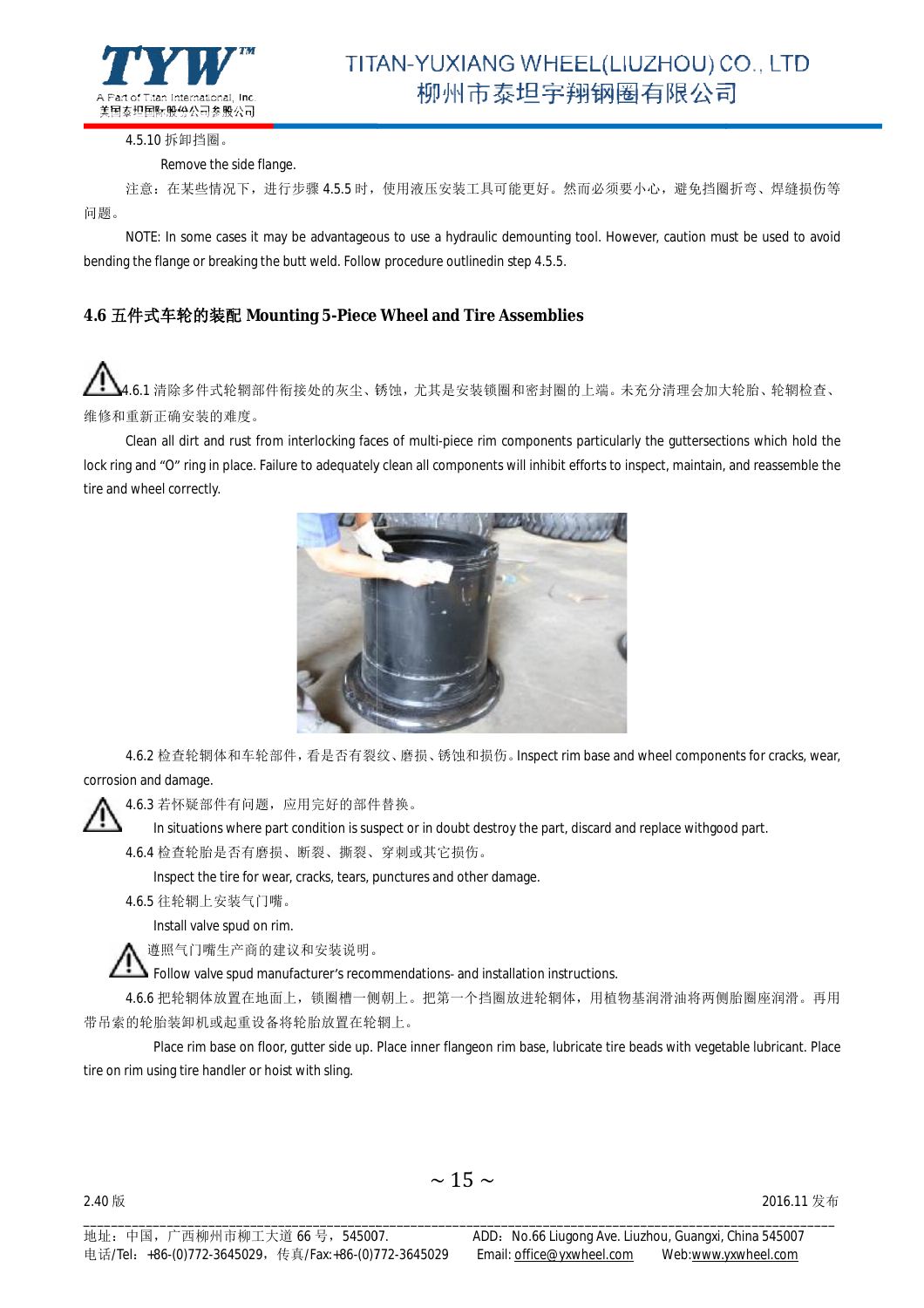



4.6.7 给轮胎施压,使下方轮胎的胎圈座推入轮辋 5°胎圈座面上。同时暴露更多的上端位置以方便装配。

Depress the tire so that the lower tire bead is driven onto the back 5° Bead Seat taper of the rim. This will expose more of the gutter at the upper side of the rim base to facilitate assembly.



4.6.8 将第二个挡圈套在装有轮胎的轮辋体上 将第二个挡圈套在装有轮胎的轮辋体上。

Place the outer flange over the rim base on the tire.



4.6.9 将座圈套在轮辋体上。若有定位块,必须要注意对齐。因为座圈和轮辋体的间隙有限,若座圈安装不当,可能会 卡住。

Place the bead seat band on the rim base. If present, driver pockets must be aligned. Due to limited clearance between bead seats and rim base, bead seat band will bind if cocked slightly. band will bind if cocked slightly. $\sim 16 \sim$ 2016.11 发布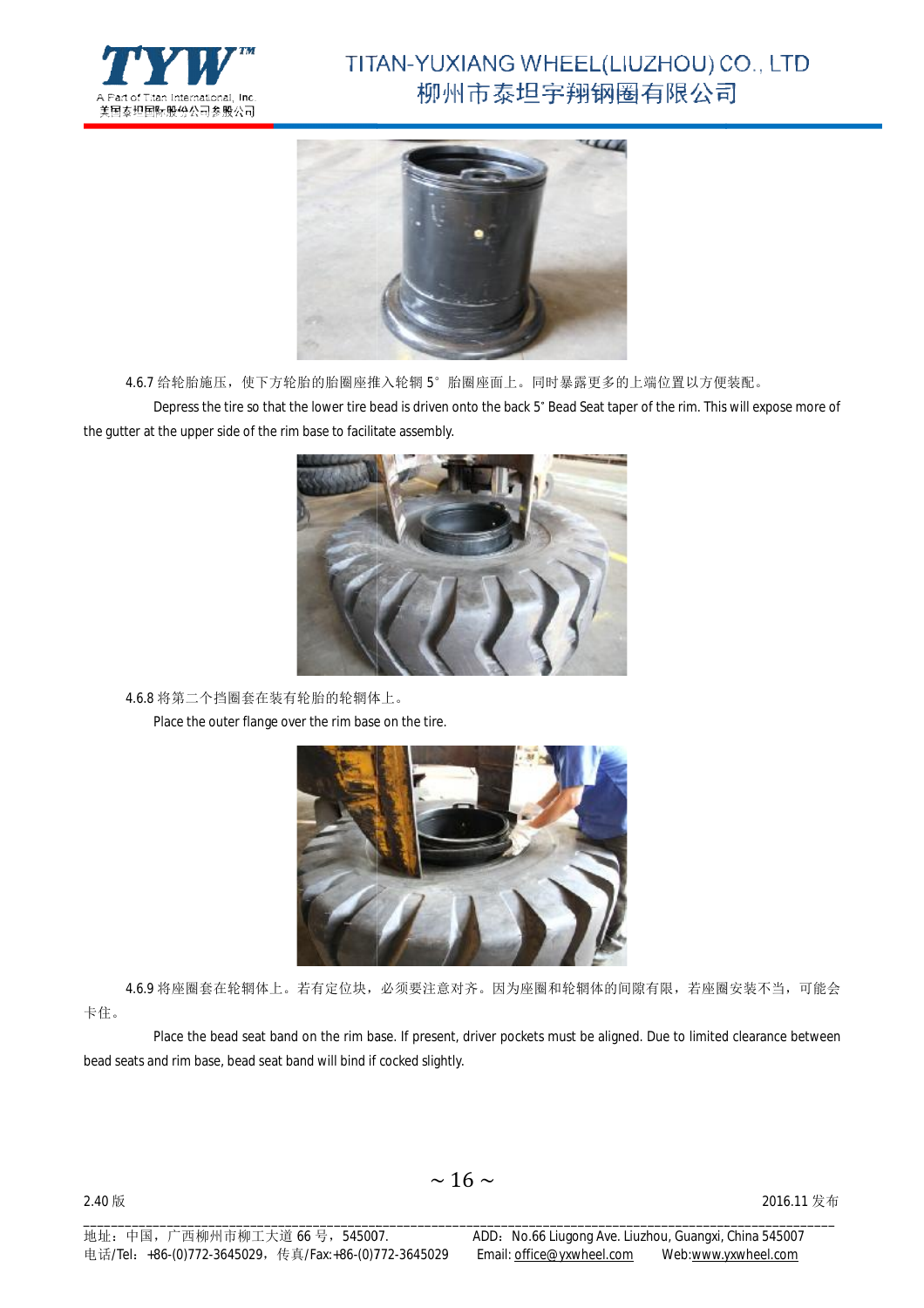



若卡住,把座圈拿出来重新交装,或使用橡胶锤、塑料锤或铜锤轻敲座圈,让其安装到位。

If necessary, remove and reinstall, or use rubber, plastic or brassfaced mallet to tap, lightly upward onthe bead seat band in order to get it to seat properly.

4.6.8 润滑全新的橡胶密封圈。先将密封圈干在密封圈槽的一侧里,再拉长将其套入槽内,而不要顺着密封圈槽滚动进 去。然后润滑整个密封圈区域。

Lubricate a new rubber "O" ring. Place "O" ring in groove on one side and stretch "O" ring snapping it into place rather than rolling it into place. Then lubricate the entire "O" ring area.



4.6.9 将锁圈套入锁圈槽并逐段安装到位。如有要求则安装限位键。

Start the lock ring in the lock ring groove and push or walk it into place. Insert drive key as required in pockets.



4.6.10 检查所有的部件确保都安装正确。

Check components to make sure that parts are correctly assembled.



2.40 版

\_\_\_\_\_\_\_\_\_\_\_\_\_\_\_\_\_\_\_\_\_\_\_\_\_\_\_\_\_\_\_\_\_\_\_\_\_\_\_\_\_\_\_\_\_\_\_\_\_\_\_\_\_\_\_\_\_\_\_\_\_\_\_\_\_\_\_\_\_\_\_\_\_\_\_\_\_\_\_\_\_\_\_\_\_\_\_\_\_\_\_\_\_\_\_\_\_\_\_\_\_\_\_\_\_\_\_\_

2016.11 发布